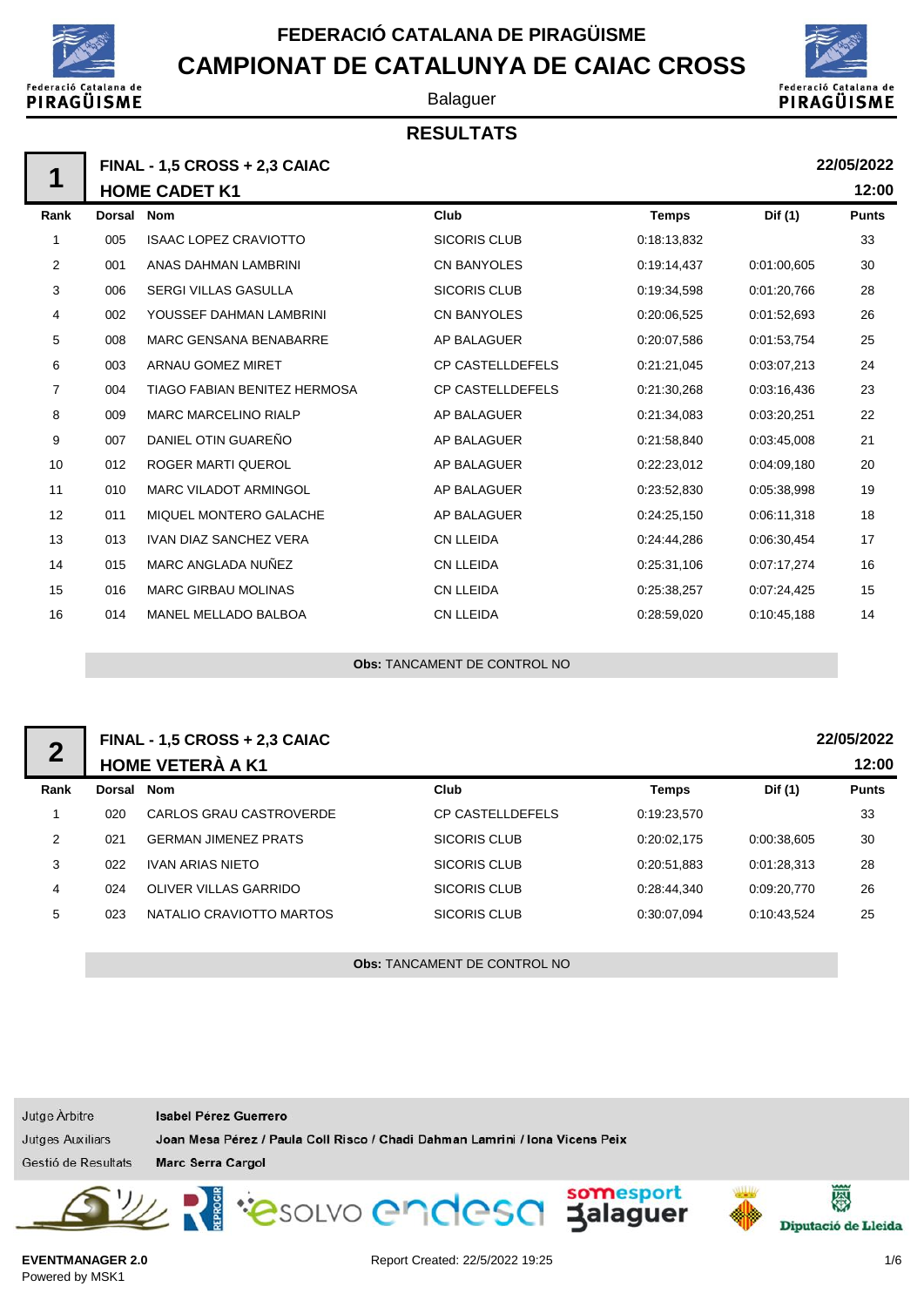

Balaguer



## **RESULTATS**

| 3    |        | <b>FINAL - 1,5 CROSS + 2,3 CAIAC</b><br><b>HOME VETERÀ B K1</b> |                         |              |             | 22/05/2022<br>12:00 |
|------|--------|-----------------------------------------------------------------|-------------------------|--------------|-------------|---------------------|
| Rank | Dorsal | Nom                                                             | Club                    | <b>Temps</b> | Dif (1)     | <b>Punts</b>        |
|      | 034    | MANUEL CRAVIOTTO BLANCO                                         | <b>SICORIS CLUB</b>     | 0:18:15,735  |             | 33                  |
| 2    | 030    | <b>BERTHOLD KINET</b>                                           | <b>CP CASTELLDEFELS</b> | 0:21:24.930  | 0:03:09.195 | 30                  |
| 3    | 033    | LAUREANO HUGUET CAUFAPE                                         | SICORIS CLUB            | 0:22:26.424  | 0:04:10.689 | 28                  |
| 4    | 035    | VALERO OCON SANCHEZ                                             | <b>SICORIS CLUB</b>     | 0:22:52.431  | 0:04:36.696 | 26                  |
| 5    | 036    | JOSE ANTONIO MEJIAS PEREZ                                       | CN LLEIDA               | 0:23:20.617  | 0:05:04.882 | 25                  |
|      | 032    | <b>JUAN RAMON GAIRI BLAVI</b>                                   | SICORIS CLUB            | CAN          |             | 0                   |
|      |        |                                                                 |                         |              |             |                     |

**Obs:** TANCAMENT DE CONTROL NO

| Jutge Arbitre    |
|------------------|
| Jutges Auxiliars |

Isabel Pérez Guerrero

Joan Mesa Pérez / Paula Coll Risco / Chadi Dahman Lamrini / Iona Vicens Peix

Gestió de Resultats

Marc Serra Cargol



**EVENTMANAGER 2.0** Powered by MSK1

Report Created: 22/5/2022 19:25 2/6



圏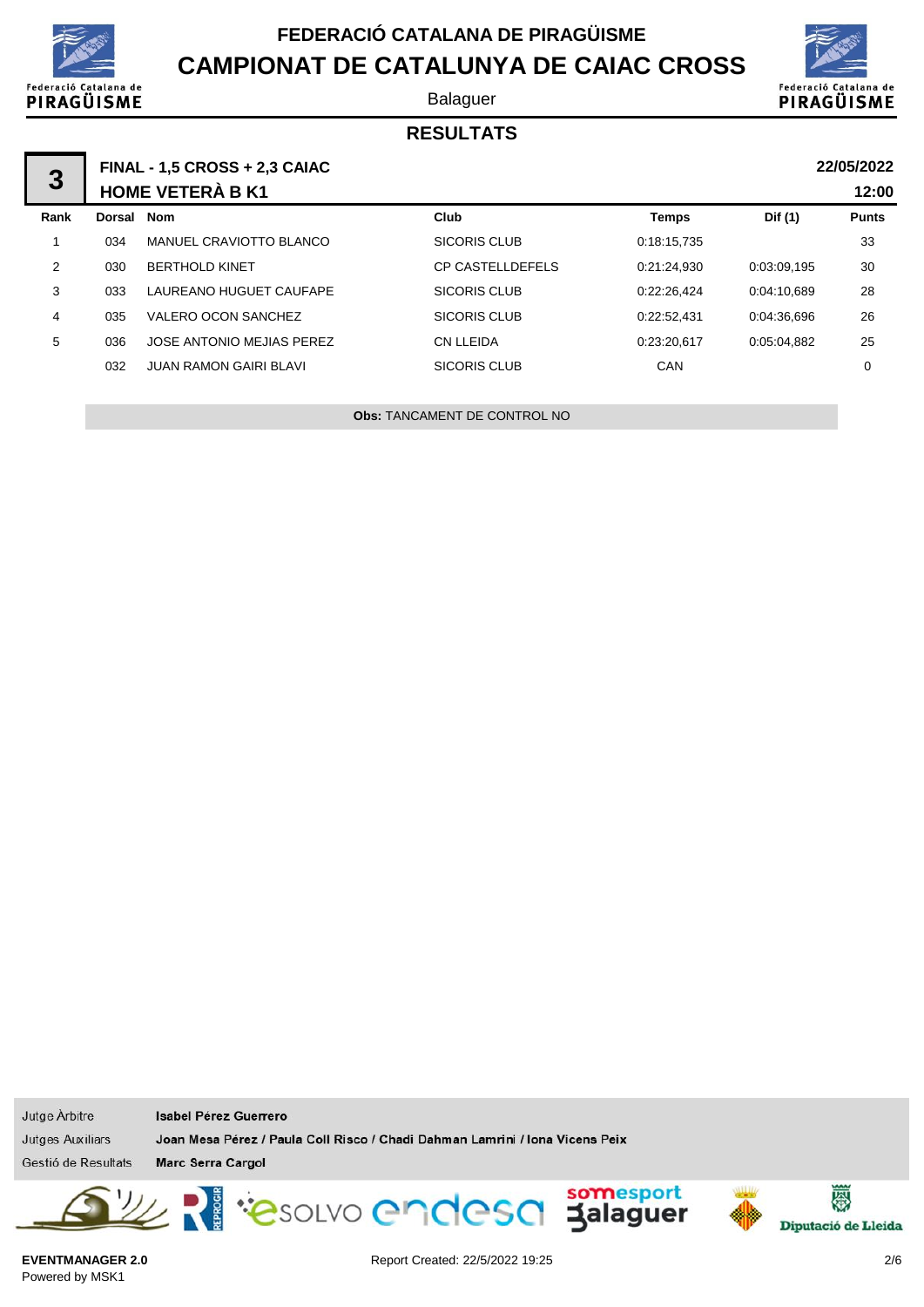

**CAMPIONAT DE CATALUNYA DE CAIAC CROSS** Federació Catalana de PIRAGÜISME

#### Balaguer



## **RESULTATS**

|      |            | <b>FINAL - 1,5 CROSS + 2,3 CAIAC</b> |                                     |              |             | 22/05/2022   |
|------|------------|--------------------------------------|-------------------------------------|--------------|-------------|--------------|
| 4    |            | <b>DONA CADET K1</b>                 |                                     |              |             | 12:40        |
| Rank | Dorsal Nom |                                      | Club                                | <b>Temps</b> | Dif (1)     | <b>Punts</b> |
| 1    | 044        | <b>JULIA PADILLA MORENO</b>          | <b>SICORIS CLUB</b>                 | 0:21:53,028  |             | 33           |
| 2    | 041        | ARIADNA TEJERO MUÑOZ                 | <b>CP CASTELLDEFELS</b>             | 0:22:09.013  | 0:00:15.985 | 30           |
| 3    | 040        | ARIADNA MARTIN MUÑOZ                 | <b>CP CASTELLDEFELS</b>             | 0:23:59,741  | 0:02:06,713 | 28           |
| 4    | 043        | <b>ERIN SANZ MASSOT</b>              | <b>SICORIS CLUB</b>                 | 0:27:02,212  | 0:05:09.184 | 26           |
| 5    | 042        | <b>BLANCA ALCUBIERRE</b>             | <b>CP CASTELLDEFELS</b>             | 0:32:01,140  | 0:10:08.112 | 25           |
|      |            |                                      |                                     |              |             |              |
|      |            |                                      | <b>Obs: TANCAMENT DE CONTROL NO</b> |              |             |              |
|      |            |                                      |                                     |              |             |              |

| Ð    |            | FINAL - 1,5 CROSS + 2,3 CAIAC<br><b>DONA CADET C1</b> |                                     |             |         | 22/05/2022<br>12:40 |
|------|------------|-------------------------------------------------------|-------------------------------------|-------------|---------|---------------------|
| Rank | Dorsal Nom |                                                       | Club                                | Temps       | Dif (1) | <b>Punts</b>        |
|      | 050        | LILA PIJUAN PUJOL                                     | SICORIS CLUB                        | 0:29:27.966 |         |                     |
|      |            |                                                       | <b>Obs: TANCAMENT DE CONTROL NO</b> |             |         |                     |

| 6    |            | FINAL - 1,5 CROSS + 2,3 CAIAC<br><b>HOME JUVENIL C1</b> |                                     |             |         | 22/05/2022<br>12:40 |
|------|------------|---------------------------------------------------------|-------------------------------------|-------------|---------|---------------------|
| Rank | Dorsal Nom |                                                         | Club                                | Temps       | Dif (1) | <b>Punts</b>        |
|      | 060        | PATLLARI CAMPS BRUGADA                                  | CN BANYOLES                         | 0:19:45,700 |         | $\Omega$            |
|      |            |                                                         | <b>Obs: TANCAMENT DE CONTROL NO</b> |             |         |                     |

|      | <b>FINAL - 1,5 CROSS + 2,3 CAIAC</b><br>DONA VETERÀ A K1 |                                  |              |              |         | 22/05/2022<br>12:40 |
|------|----------------------------------------------------------|----------------------------------|--------------|--------------|---------|---------------------|
| Rank | Dorsal Nom                                               |                                  | Club         | <b>Temps</b> | Dif (1) | <b>Punts</b>        |
|      | 070                                                      | NATHALY ALEJANDRA ESPINOZA SOLIS | SICORIS CLUB | 0:31:00,762  |         |                     |

**Obs:** TANCAMENT DE CONTROL NO

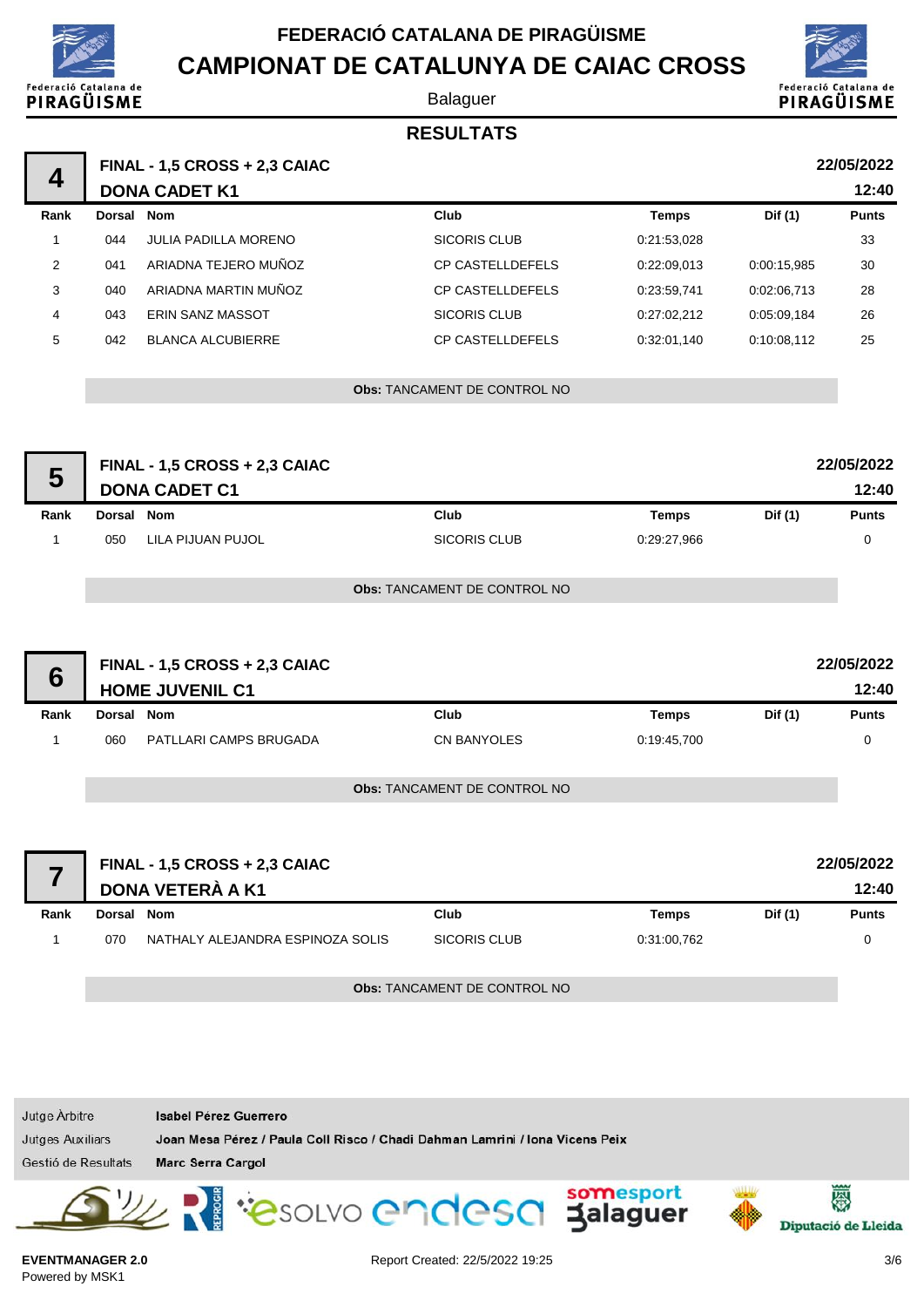

Balaguer



### **RESULTATS**

| 8             |        | <b>FINAL - 1,5 CROSS + 2,3 CAIAC</b><br><b>DONA VETERÀ B K1</b> |                         |              |             | 22/05/2022<br>12:40 |
|---------------|--------|-----------------------------------------------------------------|-------------------------|--------------|-------------|---------------------|
| Rank          | Dorsal | Nom                                                             | Club                    | <b>Temps</b> | Dif (1)     | <b>Punts</b>        |
|               | 082    | ILUMINADA ARIAS RODRIGUEZ                                       | SICORIS CLUB            | 0:21:16,004  |             | 33                  |
| $\mathcal{P}$ | 083    | MARISOL AIROS FARRAN                                            | SICORIS CLUB            | 0:25:48.630  | 0:04:32.626 | 30                  |
| 3             | 081    | PILAR CALLEJAS MANJON                                           | <b>CP CASTELLDEFELS</b> | 0:31:09,160  | 0:09:53.156 | 28                  |
| 4             | 080    | <b>MARTA COLL SALES</b>                                         | <b>CP CASTELLDEFELS</b> | 0:32:02.411  | 0:10:46.407 | 26                  |
|               |        |                                                                 |                         |              |             |                     |

**Obs:** TANCAMENT DE CONTROL NO

| 9             |            | FINAL - 0 CROSS + 2,3 CAIAC      |                         |             |             | 22/05/2022   |
|---------------|------------|----------------------------------|-------------------------|-------------|-------------|--------------|
|               |            | <b>HOME VETERÀ C K1</b>          |                         |             |             | 12:40        |
| Rank          | Dorsal Nom |                                  | Club                    | Temps       | Dif (1)     | <b>Punts</b> |
|               | 093        | <b>JOSEP MIRALLES CAMPENY</b>    | SICORIS CLUB            | 0:12:23.923 |             | 33           |
| $\mathcal{P}$ | 091        | <b>JULIO CORDERO LABRADOR</b>    | <b>CP CASTELLDEFELS</b> | 0.12.43.040 | 0.00:19.117 | 30           |
| 3             | 092        | JOSE MANUEL URREA PEREZ          | SICORIS CLUB            | 0:13:31,434 | 0:01:07.511 | 28           |
| 4             | 090        | <b>FRANCISCO MARTINEZ JACOBE</b> | <b>CP CASTELLDEFELS</b> | 0:14:37.630 | 0:02:13.707 | 26           |
| 5             | 094        | <b>FAUSTINO GONZALEZ ESTEVEZ</b> | <b>CN LLEIDA</b>        | 0:15:25.501 | 0.03.01.578 | 25           |
|               |            |                                  |                         |             |             |              |

**Obs:** TANCAMENT DE CONTROL NO

| 10   |        | <b>FINAL - 0 CROSS + 2,3 CAIAC</b><br><b>HOME VETERÀ D K1</b> |           |             |             | 22/05/2022<br>12:40 |
|------|--------|---------------------------------------------------------------|-----------|-------------|-------------|---------------------|
| Rank | Dorsal | Nom                                                           | Club      | Temps       | Dif (1)     | <b>Punts</b>        |
|      | 101    | JOSE PINTADO GONZALEZ                                         | CN LLEIDA | 0:15:45.709 |             |                     |
|      | 100    | JOAN RIBES MEDERO                                             | CN LLEIDA | 0:17:44.062 | 0:01:58.353 |                     |

**Obs:** TANCAMENT DE CONTROL NO

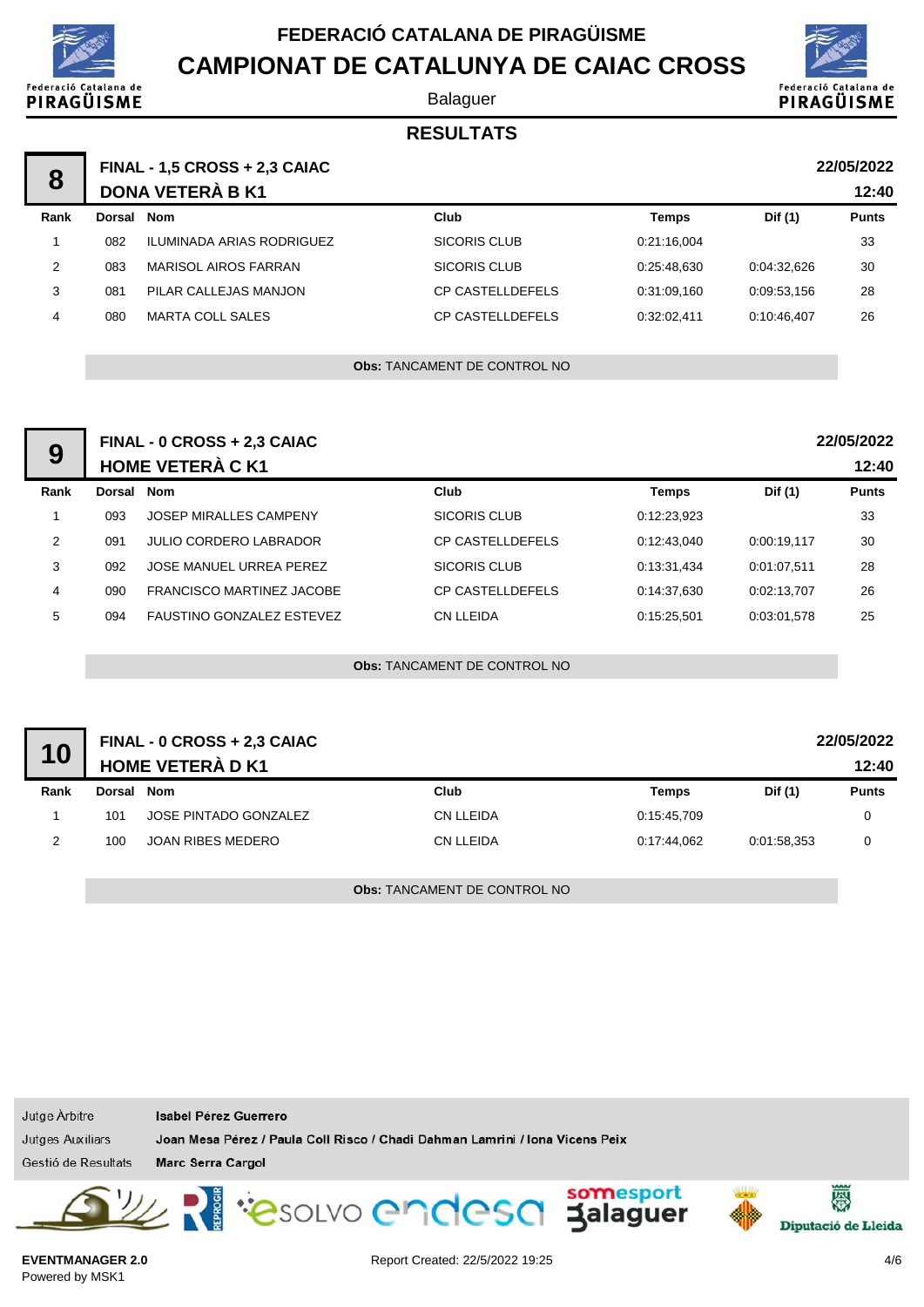

**CAMPIONAT DE CATALUNYA DE CAIAC CROSS** talana de



Balaguer

## **RESULTATS**

| 11   |                        | FINAL - 2,0 CROSS + 3,1 CAIAC |                    |              |             | 22/05/2022   |  |
|------|------------------------|-------------------------------|--------------------|--------------|-------------|--------------|--|
|      | <b>HOME JUVENIL K1</b> |                               |                    |              |             | 13:20        |  |
| Rank | Dorsal Nom             |                               | Club               | <b>Temps</b> | Dif (1)     | <b>Punts</b> |  |
|      | 112                    | <b>PAU PIJUAN PUJOL</b>       | SICORIS CLUB       | 0:23:26,528  |             | 33           |  |
| 2    | 113                    | ADRIA FARRE TARIBO            | AP BALAGUER        | 0:26:55.293  | 0:03:28.765 | 30           |  |
| 3    | 110                    | YUSUFU CEESAY CEESAY          | <b>CN BANYOLES</b> | 0:28:56.939  | 0:05:30.411 | 28           |  |
| 4    | 111                    | <b>PAU OCON MIRALLES</b>      | SICORIS CLUB       | 0:31:53.527  | 0:08:26.999 | 26           |  |
| 5    | 114                    | MANUEL SANTIAGO CHAMIZO       | CN LLEIDA          | 0:35:48.126  | 0:12:21.598 | 25           |  |
|      |                        |                               |                    |              |             |              |  |

**Obs:** TANCAMENT DE CONTROL NO

| 12   |            | FINAL - 2,0 CROSS + 3,1 CAIAC<br><b>DONA JUVENIL K1</b> |                                     |            |         | 22/05/2022<br>13:20 |
|------|------------|---------------------------------------------------------|-------------------------------------|------------|---------|---------------------|
| Rank | Dorsal Nom |                                                         | Club                                | Temps      | Dif (1) | <b>Punts</b>        |
|      | 120        | DESIREE PRATS CASTRO                                    | SICORIS CLUB                        | <b>DNS</b> |         | 0                   |
|      |            |                                                         | <b>Obs: TANCAMENT DE CONTROL NO</b> |            |         |                     |

|      |                       | FINAL - 2,0 CROSS + 3,1 CAIAC |                         |              |             | 22/05/2022   |
|------|-----------------------|-------------------------------|-------------------------|--------------|-------------|--------------|
| 13   | <b>HOME SENIOR K1</b> |                               |                         |              |             | 13:20        |
| Rank | Dorsal Nom            |                               | Club                    | <b>Temps</b> | Dif (1)     | <b>Punts</b> |
|      | 130                   | <b>MARC SERRA CARGOL</b>      | <b>CN BANYOLES</b>      | 0:22:11,942  |             | 33           |
| 2    | 134                   | <b>OSCAR SEGUES SIMARRO</b>   | AP BALAGUER             | 0:24:40,390  | 0:02:28.448 | 30           |
| 3    | 133                   | <b>XAVIER MIRALLES PRATS</b>  | <b>SICORIS CLUB</b>     | 0:25:57,153  | 0.03.45,211 | 28           |
| 4    | 132                   | ALAN PADILLA MORENO           | <b>SICORIS CLUB</b>     | 0:26:33,313  | 0:04:21.371 | 26           |
| 5    | 131                   | CARLOS BRYAN ACOSTA MORALES   | <b>CP CASTELLDEFELS</b> | 0:28:26,281  | 0:06:14,339 | 25           |
| 6    | 135                   | RUBEN MEJIAS GONZALEZ         | <b>CN LLEIDA</b>        | 0:32:20,558  | 0:10:08.616 | 24           |
|      | 136                   | CARLOS RUIZ REYES             | <b>CP BARCELONA</b>     | <b>DNS</b>   |             | $-12$        |
|      |                       |                               |                         |              |             |              |

**Obs:** TANCAMENT DE CONTROL NO

Jutge Arbitre Isabel Pérez Guerrero Jutges Auxiliars Joan Mesa Pérez / Paula Coll Risco / Chadi Dahman Lamrini / Iona Vicens Peix Gestió de Resultats Marc Serra Cargol PasoLVO endesa Jalaguer 圏 Diputació de Lleida

```
EVENTMANAGER 2.0
Powered by MSK1
```
Federació

PIRAGÜISME

Report Created: 22/5/2022 19:25 5/6